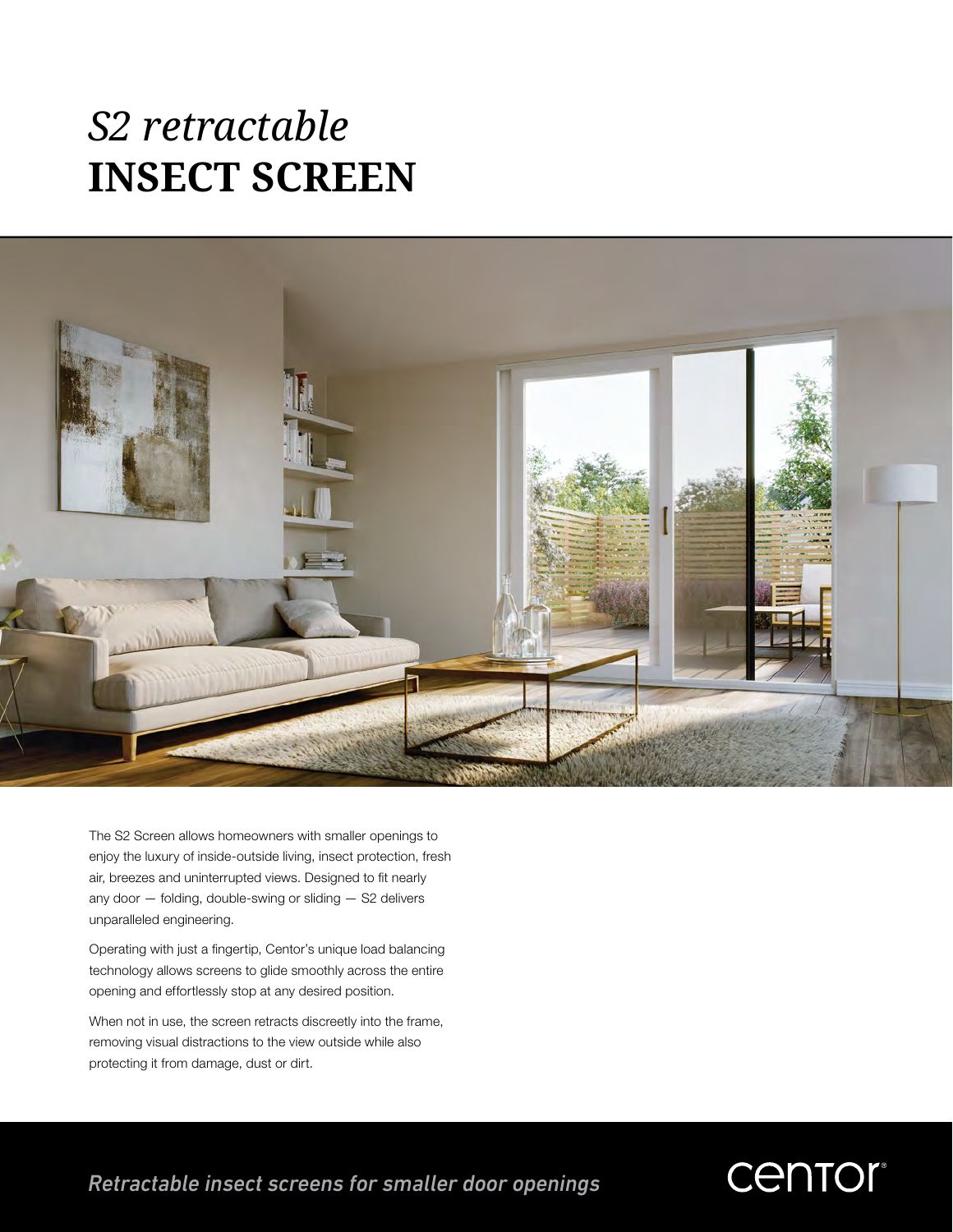

Finger-tip operation Engineered to glide from any height



Unobtrusive Screens are there when needed & hidden when not



Made to order Custom-made to your specific requirements



Reduce cooling needs Screens allow optimal airflow throughout the room



## *TECHNICAL BENEFITS*

- Pair with smaller doors or windows, new or existing.
- Operates smoothly from any height so even the youngest family members can slide the screen with one hand.
- The screen is fully-retained within the frame on two sides to keep insects out.
- S2 can be mounted on the inside or outside drainage holes are added to the sill for externally mounted systems.
- Compact design low-profile sill,  $\frac{3}{4}$ " and 1" high options.
- Covers are quick and easy to remove to make servicing trouble free.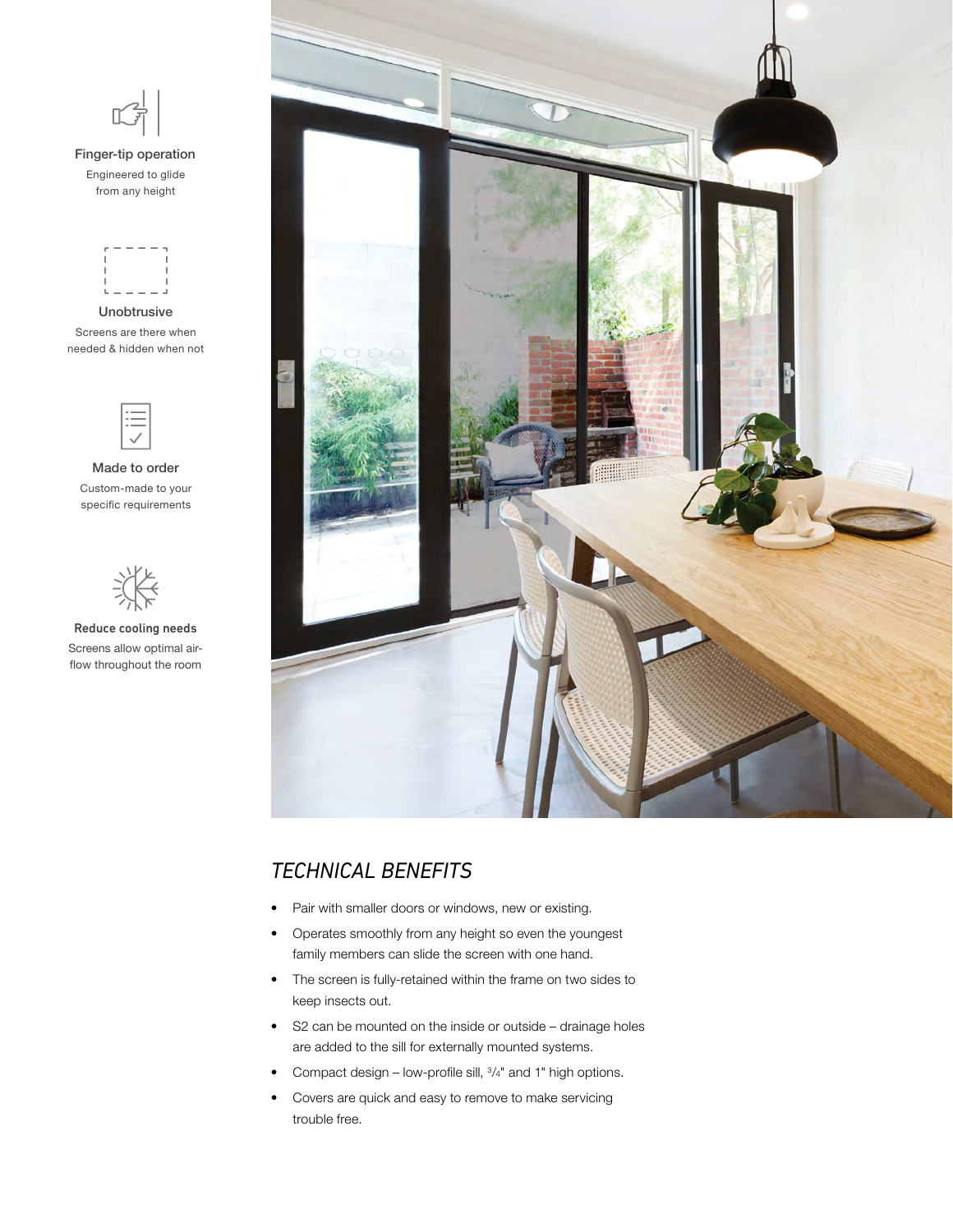## *SCREEN CONFIGURATIONS*

#### Single

A single screen that extends from one side of the frame and covers the full width of the opening, up to 81 $\frac{7}{16}$ " wide.

#### Double

Two screens meeting in the middle of the opening up to 157 $\frac{7}{16}$ " wide.



#### XO

A single screen that covers a sliding door opening and stops against the door handle. The second jamb is built into the far wall. OX is also available.

## *INSECT SCREENS*

Insect mesh is available in two different weave styles to suit varying environmental requirements.

|  | , ,,,,,,,,,,,,,,,,,,,,,,                                                                |  |  |  |  |  |  |  |  |  |
|--|-----------------------------------------------------------------------------------------|--|--|--|--|--|--|--|--|--|
|  |                                                                                         |  |  |  |  |  |  |  |  |  |
|  | , 4 N A U A S 2 N A U A U A U A U A U A U                                               |  |  |  |  |  |  |  |  |  |
|  |                                                                                         |  |  |  |  |  |  |  |  |  |
|  |                                                                                         |  |  |  |  |  |  |  |  |  |
|  |                                                                                         |  |  |  |  |  |  |  |  |  |
|  |                                                                                         |  |  |  |  |  |  |  |  |  |
|  | I SE E E BE E A Q E E S S B E E B E E S A F<br>, 52 2 5 3 2 5 3 2 5 6 7 8 9 8 9 8 9 8 9 |  |  |  |  |  |  |  |  |  |
|  | , 25 5 8 6 5 2 5 5 6 6 7 8 7 8 6 8 9 8 9 8                                              |  |  |  |  |  |  |  |  |  |
|  | , 5 2 4 5 8 5 6 6 6 7 8 9 8 9 8 9 8 9 8 9 8                                             |  |  |  |  |  |  |  |  |  |
|  |                                                                                         |  |  |  |  |  |  |  |  |  |
|  |                                                                                         |  |  |  |  |  |  |  |  |  |
|  |                                                                                         |  |  |  |  |  |  |  |  |  |

#### Standard weave

Keeps insects like moths, flies & mosquitoes outside. Openness: 46%



#### Tight weave

Protect interiors against tiny insects like midges. Openness: 37%

## *FRAME COLORS*

S2 is constructed from durable aluminum. The frame can be painted in one of our popular colors (centor.com/screens) or customized to color match existing doors and windows<sup>1</sup>.



Perfect for retro-fit or new build, S2's 1" sill height allows easy alignment with the door sill level



Spanning up to 157  $\frac{7}{16}$ " wide, S2 can be paired with most popular XO sliding and double-swing doors



S2's slim frame delivers clean, unobtrusive lines and uninterrupted views



With the same cable system as S4, existing installers can fit both screen systems with ease.